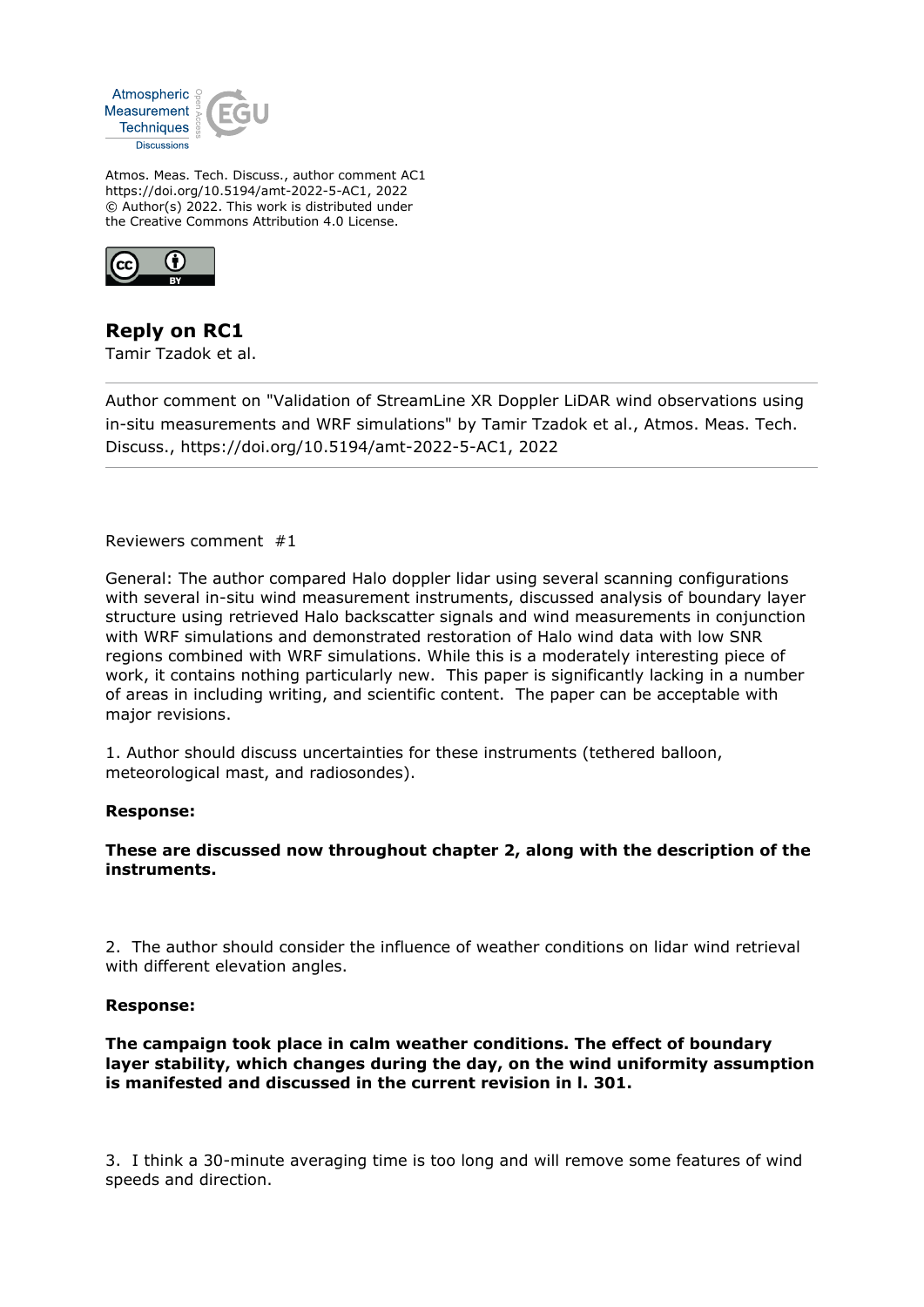**Response:** 

**We do agree that shorter averaging periods, of the order of 10 minutes, are preferable. However, in this work, a relatively wide range of scan configurations (methods and angles) was examined, which resulted in lower data availability specific to each method. A choice of time averaging shorter than 30 minutes did not yield sufficient data per period to attain meaningful averaging.** 

4. How many wind profiles are used to get Tab.2 ?.

#### **Response:**

For the meteorological mast

96 average profiles when each average has 9-12 lidar profiles, this resulted in 192 points for comparison.

The tethered balloon data went through a few filtering stages:

low speed winds filtering (<2m/s), filtering of large variation of heights during the averaged period. Furthermore there was lower availability of data due to maintenance issues.This resulted in 74 points (each point is an average of 9-12 lidar profiles) for comparison.

This is embedded in table 3 in the revision.

5. I am concerned about the fig.9 and 10.

5.1 Aerosol density above 2000 m from 5:30 and 6:00 is higher than from 17:30 and 18:00. However, lidar background noise is low at night. Combing them, author should show SNR of Halo to prove it.

#### **Response:**

The SNR profiles corresponding to the two refered time ranges are plotted in the revision (fig.8). Indeed, lower SNR values are evident for the time range 17:30-18:00, which corresponds to the discrepancy between lidar and radiosonde observations.

5.2 Aerosol density between 1500m and 2000 m from 5:30 and 6:00 is lower than from 17:30 and 18:00. However, the wind difference of lidar and radiosonde between 1500m and 2000 m from 5:30 and 6:00 is still better than from 17:30 and 18:00. Can author explain it and what cause it?

## **Response:**

The major decline of snr and attenuated backscatter values for the evening radiosonde